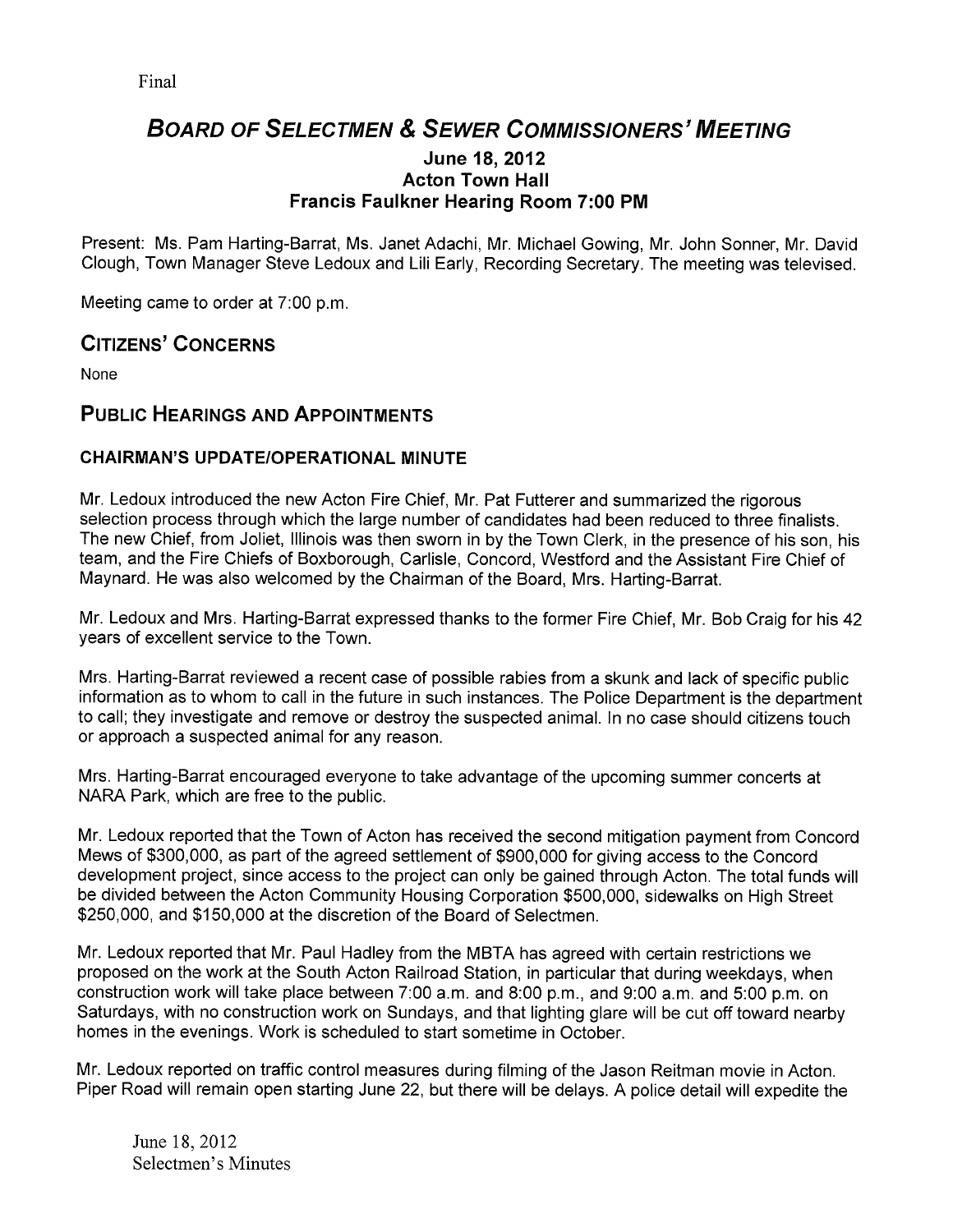traffic flow. Shooting starts on June 25, then continues with interior shots of the house on Piper Road and inside the COA for about 4 hours, wrapping up about August 1.

Mr. Ledoux noted that the information packet for this meeting includes material for the FY 2013 departmental goals study process. Any missing data will be distributed in the coming days.

Mrs. Harting-Barrat mentioned for residents interested in the Asa Parlin House in Acton Center, and its future, that a meeting on this subject has recently taken place. Additional meetings to elicit community input will be held for residents soon.

She alerted residents that the Town Manager's blog is up and running and is of interest and available to all residents.

## PROPOSAL TO RENAME NARA PARK

Mr. John Murray made a presentation in favor of a proposed change in the name, to Nathaniel Allen Recreational Area, in honor of this Acton resident who was the recipient of the Congressional Medal of Honor (CMH) for heroic services rendered during the Civil War. The presentation covered Mr. Allen's background in Acton, and his participation in the Battle of Gettysburg as a member of the Color Guard for his regiment (First Massachusetts) in 1863 and several other campaigns, as well as background on the CMH itself.

Mr. Murray recommended to agree and to hold the re-dedication ceremony on Veterans Day, 2012.

Mrs. Harting-Barrat asked for a general discussion by members, and all Board members participated. It was generally concluded that the presentation answered most questions raised by residents as well, about the why, where, when, and the appropriateness of the naming.

Five residents next spoke in favor of the proposal: Mr. Tom Rogers, Mr. Dennis Thompson, Mr. Jim Metline and Mr. Mike Farquar, who also presented a supporting letter to the Board. Mr. Dennis Ahern discussed with Cathy Fochtman, our Recreation Director, to hold an encampment at NARA.

Ms. Harting-Barrat asked the Board to vote tonight.

Ms. Adachi suggested informing the public and putting it on the website.

Mr. Gowing next offered a motion to change the name from NARA Park to Nathaniel Allen Recreational Area, and that the dedication date should be held on July 4, 2013, which is the official sesquicentennial date for the Battle of Gettysburg and would give us more time to plan. The Motion was seconded by Mr. David Clough. UNANIMOUS VOTE IN FAVOR.

#### REGIONAL SCHOOL COMMITTEE STUDY COMMITTEE

Mr. Peter Ashton, co-Chair of the RSCSC, identified two reasons for addressing the Board:

1. To ask the Board to appoint an additional member to serve on the RSCSC by June, 2012, and

2. To review the RSCSC's current thinking on major issues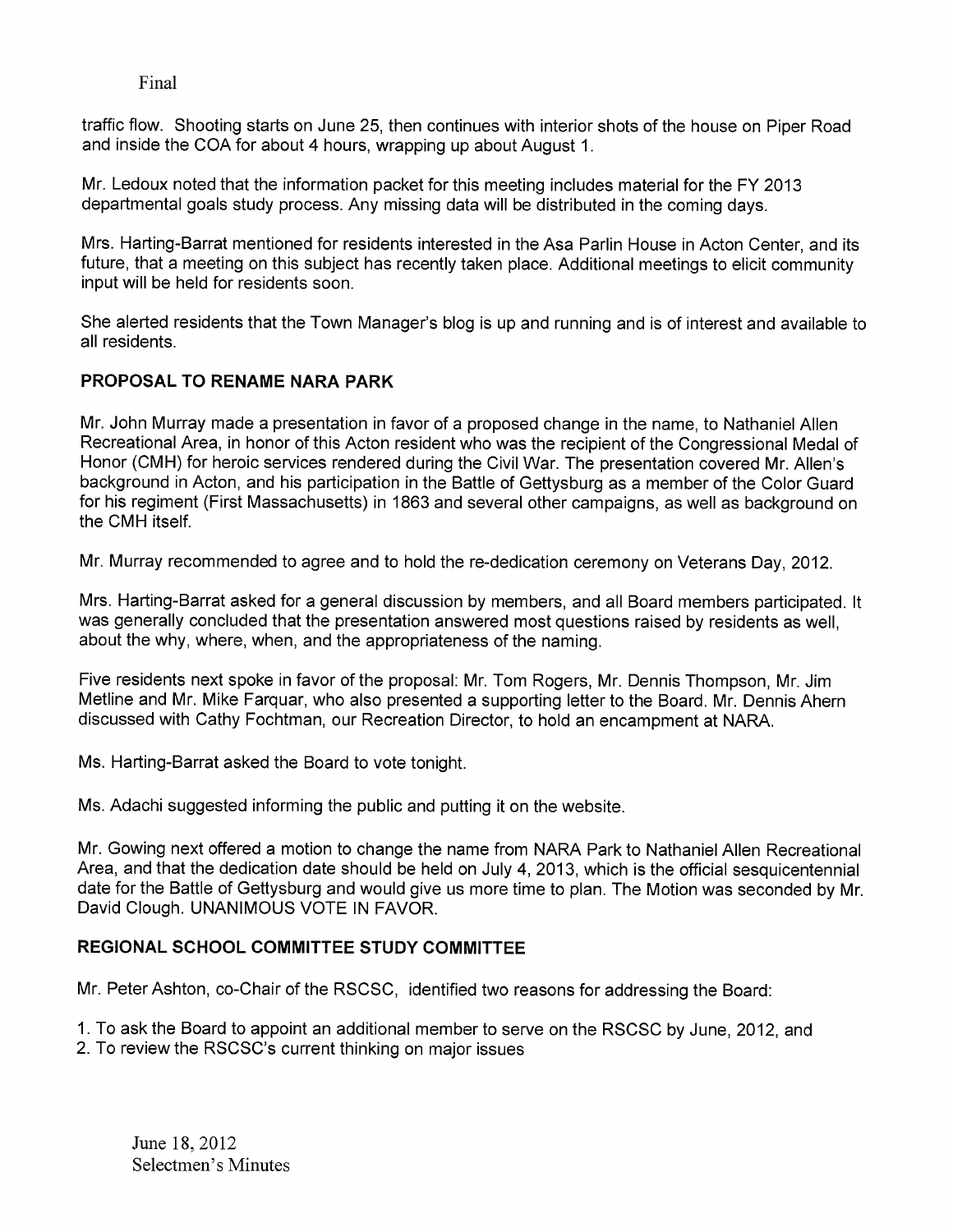He advised that another addition to the RSCSC, Mr. Bob Evans, a representative from the Acton Finance Committee, had already been made. The RSCSC will then consist of 12 members if the Board agrees.

After presenting the RSCSC's written descriptions of 18 of these major issues and soliciting questions from the Board, the important issues raised by the Board members were:

- Provisions for terminating/seceding from adding to or modifying any future agreement
- Cost/budget allocation methodology among participating Towns
- Degree of control of assessments by each Town Meeting and or Town Government body
- Motivation for the regional authority to control costs.

It was agreed that the Board would appoint a member to the RSCSC. Mrs. Pam Harting-Barrat volunteered, and consequently a motion to approve was made.

Motion to approve Mr. Evans joining the RSCSC was made by Ms. Janet Adachi and seconded by Mr. Sonner. UNANIMOUS VOTE IN FAVOR.

Motion to appoint Mrs. Harting-Barrat as a member of the RSCSC was made by Mr. Gowing and seconded by Ms. Adachi. UNANIMOUS VOTE IN FAVOR.

# SELECTMEN'S BUSINESS

## AUTHORIZE BORROWING

Mr. Ledoux reported that it is now time for the Board to authorize the Treasurer to borrow the amount of \$789,446 as previously approved by the Annual Meeting in April, in order to purchase several items of capital equipment having extended lifetime.

Mr. Gowing moved to authorize the Treasurer to negotiate with lenders to borrow the amount of \$789,446 as approved at the Annual Town Meeting for purchase of capital equipment, having maximum useful lifetime as stated in the Clerk's certification therefore. The motion was seconded by Mr. Clough. UNANIMOUS VOTE IN FAVOR.

The Clerk's certification is to be appended to these Minutes.

# LIAISON DISCUSSION

Mrs. Harting-Barrat led the discussion on the proper liaison functions appropriate for SOS members assigned to statutory boards as well as to other types of boards. That is, whether it is to gain knowledge and information, to be purely advisory, or sometimes leading, or intended to be as a "watchdog" to avoid committee mistakes, or where voting is required (statutory). Everyone agreed that it would be advantageous to be assigned to committees whose functions are similar or closely correlated, as HDC and HC are, for example. Any changes will be effective July 1.

Several members expressed interest in swapping assignments, due to scheduling conflicts and this will all be finalized prior to July 1.

Mr. Sonner mentioned that the Cemetery committee meets at 2:00 p.m. and he cannot attend. Mr. Gowing would be happy to take that one over. He also said that the Transportation committee overlaps with a lot of other committees he is responsible for. Mr. Gowing will take over this one too.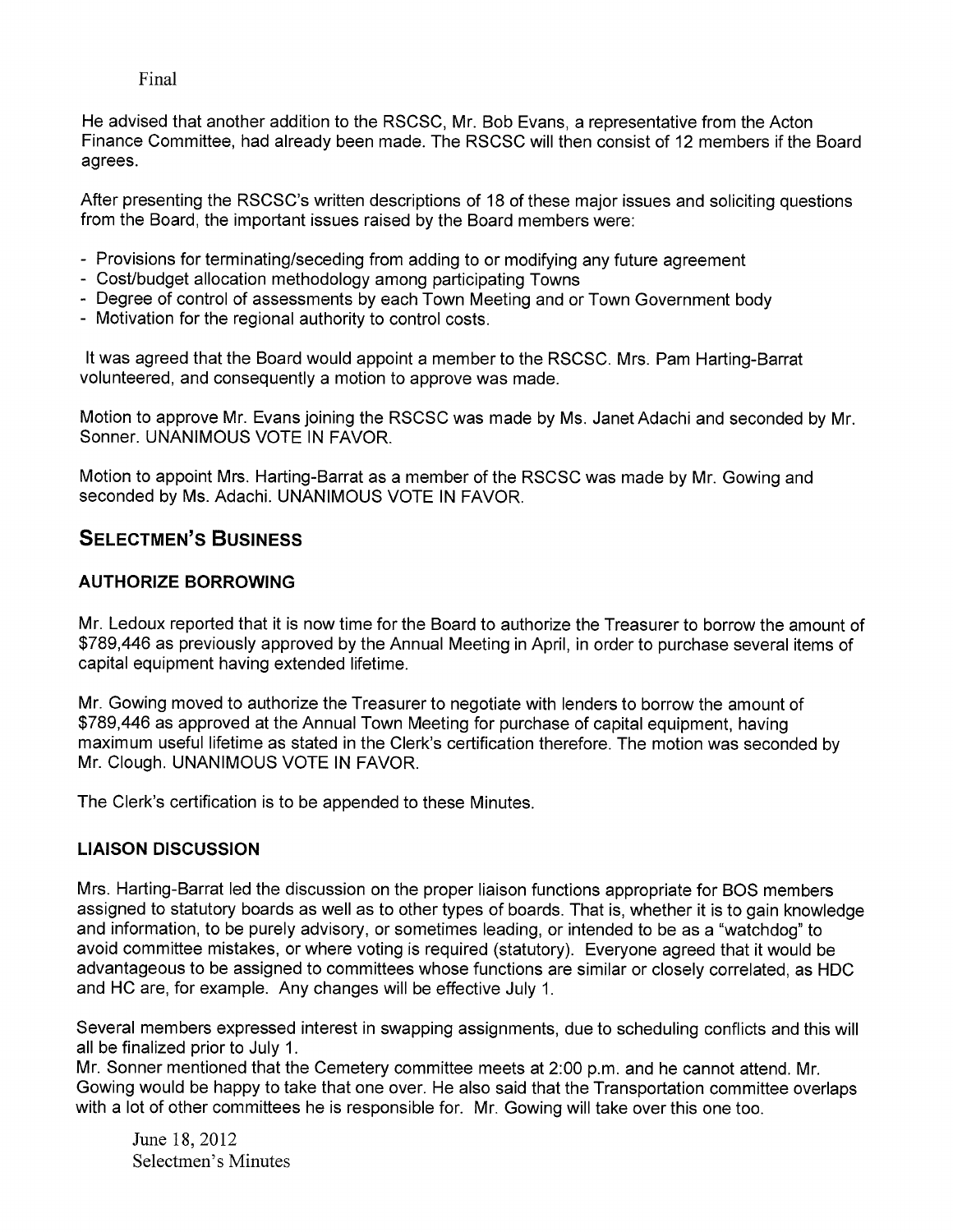Mr. Clough is OK with the boards he is responsible for. He is also interested in the CPC and will take it.

Ms. Adachi wants to give up CPC but hold on to her other committees. She will take the Acton Housing Authority.

Ms. Harting-Barrat will keep her committees.

Mr. Gowing will keep his committees too and will take over the Cemetery and Transportation committees from Mr. Sonner.

## MANAGER'S REVIEW

Mr. Gowing showed the latest version of the Town Manager's composite performance review. He handed out hard copies to the Board members for comments and any changes at the meeting, and not beforehand, per guidance from Town Counsel. Numbers were averaged per factor. This becomes public information once the discussion is complete and will be posted on the Town', website. Mr. Ledoux was given the opportunity to add any comments to the form at this time. He indicated that no comments were necessary.

Mr. Gowing moved that the Board accept the 2012 Performance Review for the Town Manager, as edited. Seconded by Mr. Sonner. UNANIMOUS VOTE IN FAVOR.

## SELECTMEN'S REPORTS

Mr. Gowing reported that we now have an additional camera, three in total, to better cover the area of the Board Meeting Room. The old ones will be moved to the Junior High. The Town is considering replacement of the microphones also. We have a new ACAT Executive Director, Mr. Simon Bunyard. He will be introduced to the Board very soon.

Mr. Gowing attended a very useful seminar by AIM (Associated Industries of Massachusetts) on medical cost controls. 100 people attended.

The Miracle League held a benefit festivity at NARA and he participated (in the dunk tank.). The Historic District Commission discussed the Asa Parlin house project and some violations of building restrictions in town.

The WAVE project is projected for the next meeting.

In Boston, RTAC (Regional Transportation Advisory Committee) discussed the extension of the Green Line.The LRTP is open for comments until June 22, so comments can still be made. The Bruce Freeman Rail Trail (Acton to Concord portion) was moved into the 2012-2015 time frame and the remainder into the 2021-2025 time frame, so that by 2016 we may see this Acton-Concord portion accomplished. Schedule for the Assabet River Rail Trail has, however, slipped.

MAGIC — (Minuteman Area Group for Interlocal Cooperation), 13 communities, has new officers for the coming year and has several priority projects. He noted that Sudbury just purchased an old farm for \$7,500,000, using CPA funds.

COA — Attended the final meeting of the year, emphasizing how the agency will adapt to the failure to pass the article to build a new COA building.

Green Advisory Council — Senator Jamie Eldridge sponsored and held a local meeting with speakers to discuss our influences on hazardous chemicals, so far uncontrolled, and MASS Solarize on energy conservation in the homes.

Ms. Adachi reported that the Acton Boxborough Cultural Council is going to follow up on the possibility of programs involving the Town's Sister-City in Niger and is searching for ways to increase attendance at a film series they have prepared. She suggested they cooperate with Acton TV to do some advertising and promotion.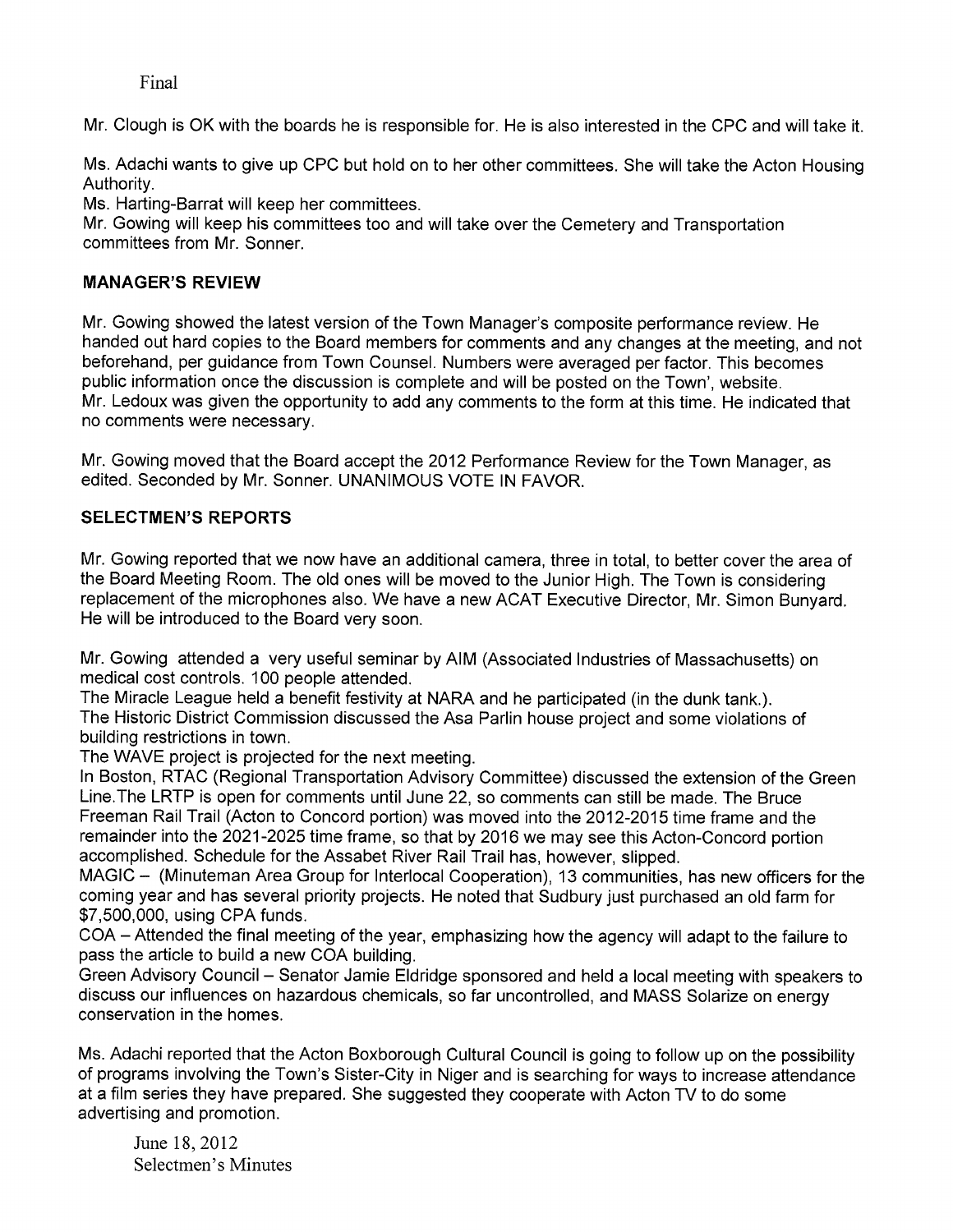The ZBA(Zoning Board of Appeals), held a hearing on the Acton Meadows 40B proposal. The hearing has been continued to allow time for drafting of a decision, which will be discussed by the ZBA at the next meeting. Regarding the Bruce Freeman Rail Trail — Acton and Concord have sent similar letters to MassDOT about the Route 2 crossing.

The CPC met on Thursday to review their plans for the coming fiscal year.

Mrs. Harting-Barrat reported that the VCC is working on committee assignments and is waiting for the final tally. He is looking for volunteers for Phase 3 of Acton 2020.

The Planning Board had a meeting concerning a two-house subdivision (sometimes called a compound) off of Pope Road near Camp Acton. The only issue is sidewalks; whether the developer can/should construct the sidewalks or make a cash donation (about \$20,000) to the Town's sidewalk fund for this purpose.

Mr. Clough reported that the Design Review Board met during his absence and he has been informed of their proceedings.

The FINCOM met last Tuesday and discussed end-of-year turn backs of unspent funds by the schools. OPEB was considered by the schools, but rejected at this time, until a plan has been made. The HDC met and is all for the plan for restoring the Asa Parlin House. One possibility is to restore the house, but without mechanicals. It is planned to offer historical data signs to residents on the cultural research list.

Attended a meeting sponsored by NSTAR and National Grid at a Boston hotel about energy conservation for businesses and residential areas.

Cemetery Committee missed the deadline for CPC funds.

Mr. Sonner reported that the Sidewalk Committee would find it advantageous to have a fund established to hold money approved at Town Meeting for sidewalks, to be spent within 13 months, to account for scheduling conflicts within the Town's operating departments. They need to know if this is within their committee's charter authority. They will contact the Town Manager to see if this might be a suitable subject for next year's Town Meeting.

The Transportation Survey forms can still be filled out until the end of June.

Mr. Sonner asked if the new microphones can be integrated with the audio conferencing system he believes a list should be made up of appropriate names and possible locations for dedication purposes, like NARA, or that a committee should be established to do this. After discussion, it was agreed that this would be useful to have available and that it will be further developed at a subsequent Board meeting.

# CONSENT AGENDA

Mrs. Harting-Barrat read the list of items 8 through 23 on the Agenda. Items 16, 17 and 21 were put on hold pending further discussion.

Mr. Gowing moved to approve items 8 through 15, 18 through 20, and 22 through 23. Mr. Sonner seconded the motion. UNANIMOUS VOTE IN FAVOR.

Mr. Gowing moved to approve item 16. Mr. Sonner seconded the motion. Four Board members accepted with one recusal, Mrs. Harting-Barrat. MOTION CARRIED.